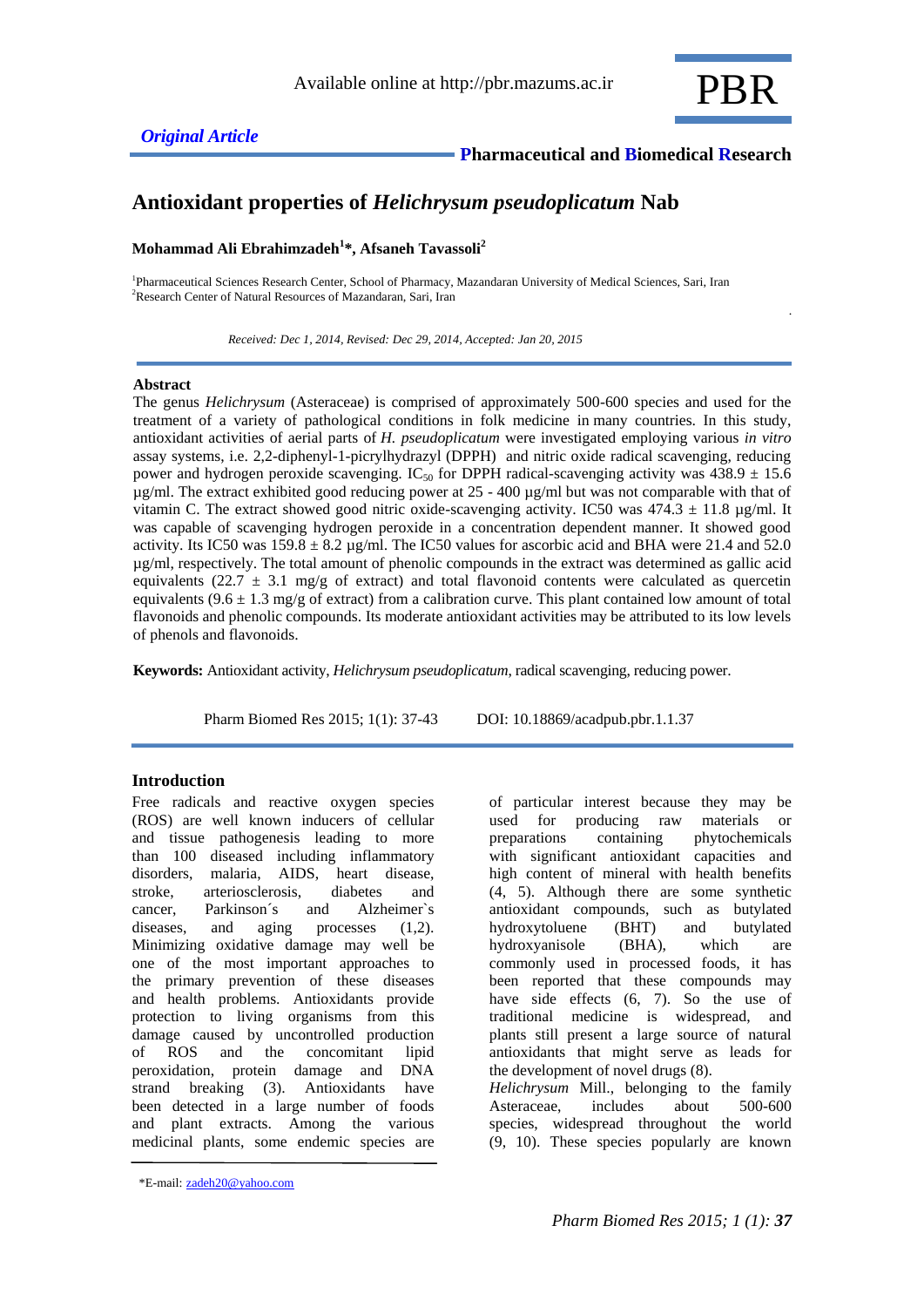as immortal flower. Aerial parts of the plants widely used as tea. They are widely used for the treatment of kidney stone (11). Effects of *Helichrysum* species are due to their flavonoid contents (9, 12). These plants have been used in folk medicine for thousands of years to treat gall bladder disorders, due to their regulation of bile and diuretic effects. They are used for stomach pain and wound dressings; for<br>their antiinfective, hepatoprotective, their antiinfective, hepatoprotective, detoxifying, cholagogic, and choleretic effects; to stimulate the secretion of gastric juices; and in the treatment of coughs, jaundice, diarrhea and asthma, erythema, and diabetes mellitus (11, 13-16). *Helichrysum* species are commonly used in Turkey and other parts of the world for their various biological properties, including anti-inflammatory, antioxidant, and antimicrobial activities (9). Although the biological activities of many *Helichrysum* species have been investigated in different countries, there is no report about the *Helichrysum* species belonging to Iranian flora. According to the Flora Iranica (10), 19 *Helichrysum* species have been reported in Iran. There are few reports on systematic study of *Helichrysum* species from Iran (17). There is a very limited report about the activity of *Helichrysum* species belonging to Iranian flora. Antibacterial and antioxidant activities of *H. oligocephalum* have been reported recently (18). This work attempts to contribute to this lack of knowledge about the antioxidant effects of Iranian *H. pseudoplicatum.* In this study, the antioxidant activity of aerial parts of *H. pseudoplicatum* were examined employing four various *in vitro* assay systems, i.e. DPPH and nitric oxide radical scavenging, reducing power and scavenging of hydrogen peroxide, in order to understand the usefulness of this plant as a foodstuff as well as in medicine.

# **Materials and methods**

## *Plant material and preparation of freezedried extract*

Aerial parts of H. pseudoplicatum Nab were collected from Sari in north of Iran, in summer 2011 and identified by Dr. Bahman Eslami. A voucher (No. 870) has been deposited in herbarium of Islamic

Azad University, Qaemshahr branch. The materials were dried at room temperature and coarsely ground (2-3 mm) before extraction. 100 g of powder was extracted at room temperature by maceration using methanol for 24 h at room temperature. The extract was then separated from the sample residue by filtration through Whatman No.1 filter paper, and repeated three times. The resultant extracts were concentrated in a rotary evaporator until a crude solid extracts were obtained, which was then freeze-dried for complete solvent removal (yield, 16.5%, w/w).

## *Determination of total phenolic compounds and flavonoid content*

The total phenolic content of the extract was determined colorimetrically by the Folin-Ciocalteu method, using gallic acid as the reference compound (19). The extract sample (0.5 mL) was mixed with 2.5 ml of 0.2 N Folin-Ciocalteau reagent for 5 min and 2.0 ml of 75  $g/$ l sodium carbonate were then added. The absorbance of reaction was measured at 760 nm after 2 h of incubation at room temperature. Results were expressed as gallic acid equivalents. Total flavonoids were estimated using  $AICI_3$  colorimetric method (19). To 0.5 ml of sample, 0.5 mL of 2% AlCl<sup>3</sup> ethanol solution was added. After 1 h at room temperature, the absorbance was measured at 420 nm. Total flavonoid contents were calculated as quercetin from a calibration curve.

# *DPPH radical-scavenging activity*

The ability of the extract to scavenge 2,2 diphenyl-1-picrylhydrazyl (DPPH) radicals was assessed spectrophotometrically (19). Different concentrations of extract were added, at an equal volume, to methanolic solution of DPPH (100 M) at the dark. After 15 min at room temperature, the absorbance was recorded at 517 nm. The experiment was repeated for three times. BHA was used as standard control. IC50 values denote the concentration of sample, which is required to scavenge 50% of DPPH free radicals.

## *Determination of reducing power*

The reducing power of sample was determined according to the method of Yen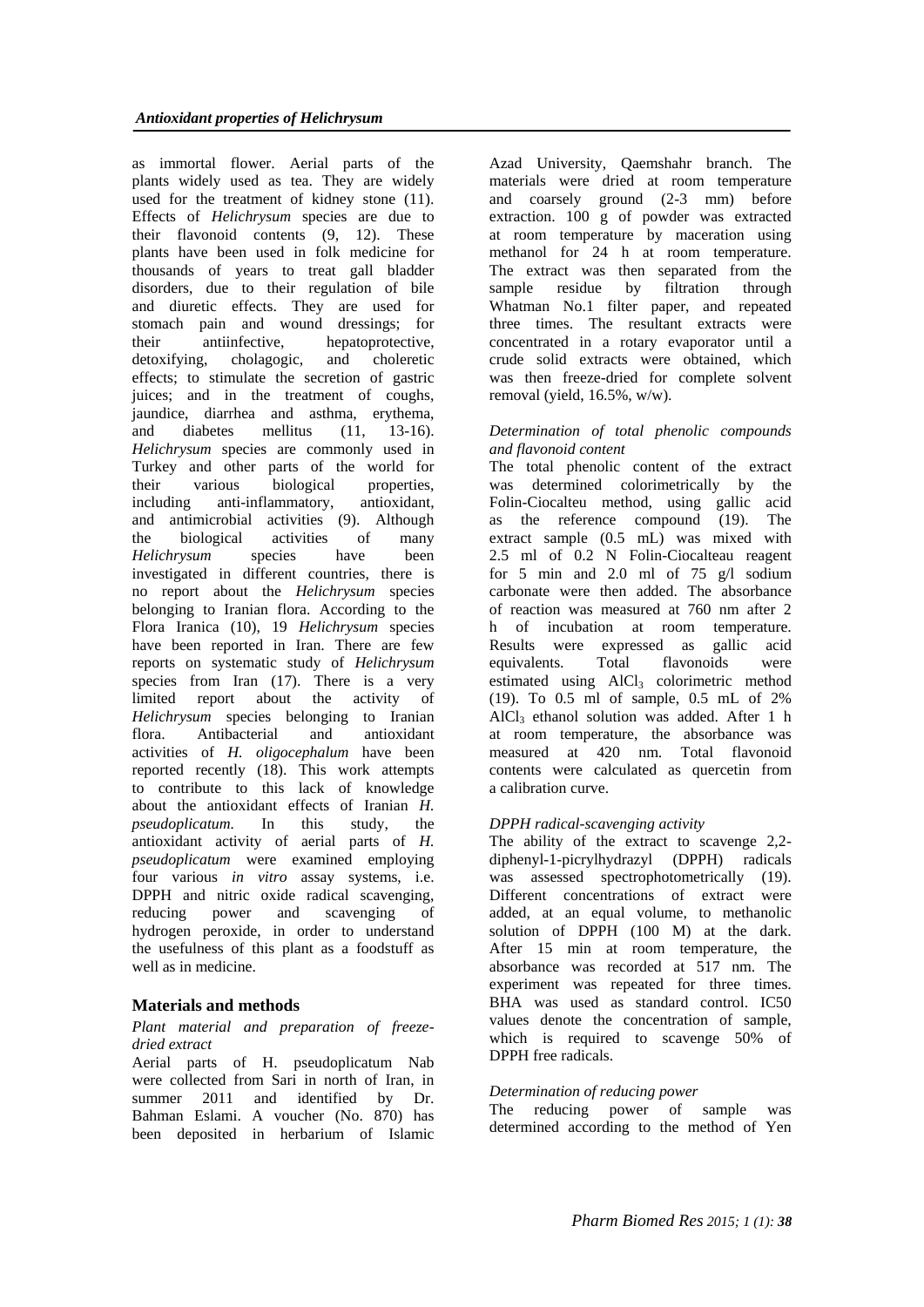and Chen (20). 2.5 mL of extract (25-400 g ml<sup>-1</sup>) in water were mixed with phosphate buffer (2.5 mL, 0.2 M, pH 6.6) and potassium ferricyanide  $[K_3Fe(CN)_6]$  (2.5 ml, 1%). The mixture was incubated at  $50^{\circ}$ C for 20 min. A portion (2.5 mL) of trichloroacetic acid (10%) was added to the mixture to stop the reaction, which was then centrifuged at 3000 rpm for 10 min. The upper layer of solution (2.5 mL) was mixed with distilled water (2.5 mL) and FeCl3  $(0.5 \text{ mL}, 0.1\%)$ , and the absorbance was measured at 700 nm. Increased absorbance of the reaction mixture indicated increased reducing power. Vitamin C was used as positive control.

## *Assay of nitric oxide-scavenging activity*:

In this experiment, 1 mL of sodium nitroprusside (10 mM) in phosphatebuffered saline was mixed with 1 mL of extract (at different concentrations) dissolved in water and incubated at room temperature for 150 min. The same reaction mixture, without the extract but with an equivalent volume of water, served as control. Following the incubation period, 0.5 mL of Griess reagent was added. The absorbance was measured at 546 nm. Quercetin was served as positive control (21).

#### *Scavenging of hydrogen peroxide*

The ability of the extract to scavenge hydrogen peroxide was determined according to the method of Ruch (22, 20). A solution of hydrogen peroxide (40 mM) was prepared in phosphate buffer (pH 7.4).

1.4 ml of extract (at different concentrations) in distilled water was added to a H2O2 solution (0.6 mL, 40 mM). The absorbance of  $H_2O_2$  at 230 nm was determined after ten minutes against a blank solution containing phosphate buffer without  $H_2O_2$ . The percentage of hydrogen peroxide scavenging by the extract and standard compounds was calculated as follows: % Scavenged  $[H2O2] = [(Ao -]$  $A1$ / $Ao$ ]  $\times$  100 where Ao was the absorbance of the control and A1 was the absorbance in the presence of the sample of extract and standard.

#### *Statistical analysis*

Experimental results were expressed as mean  $\pm$  SD. The data were analysed by Analysis of Variance and the means separated by Duncan's multiple range test. Data were considered significant at p < 0.05. The  $IC_{50}$  values were calculated from linear regression analysis.

#### **Results**

The total phenol content was measured by Folin Ciocalteu reagent in terms of gallic acid equivalent by reference to standard curve  $(y =$  $0.005x + 0.062$ ,  $r^2 = 1$ ). The total phenolic content of aerial parts of H. pseudoplicatum was  $22.7 \pm 3.1$  mg gallic acid equivalent/g of extract. The total flavonoid content was  $9.6 \pm 1.3$  mg quercetin equivalent/g of extract, by reference to standard curve  $(y = 0.006x + 0.014, r^2 = 0.998)$ . IC<sub>50</sub> for DPPH radical-scavenging activity was 438.9  $\pm$  15.6 µg/ml. The IC<sub>50</sub> value for BHA was  $92.9 \pm 4.5$  µg/ml (Fig. 1).



**Figure 1** DPPH radical-scavenging activity of *H. pseudoplicatum*. BHA used as standard. There were statistically significant difference between samples and control groups ( $p < 0.001$ ).

*Pharm Biomed Res 2015; 1 (1): 39*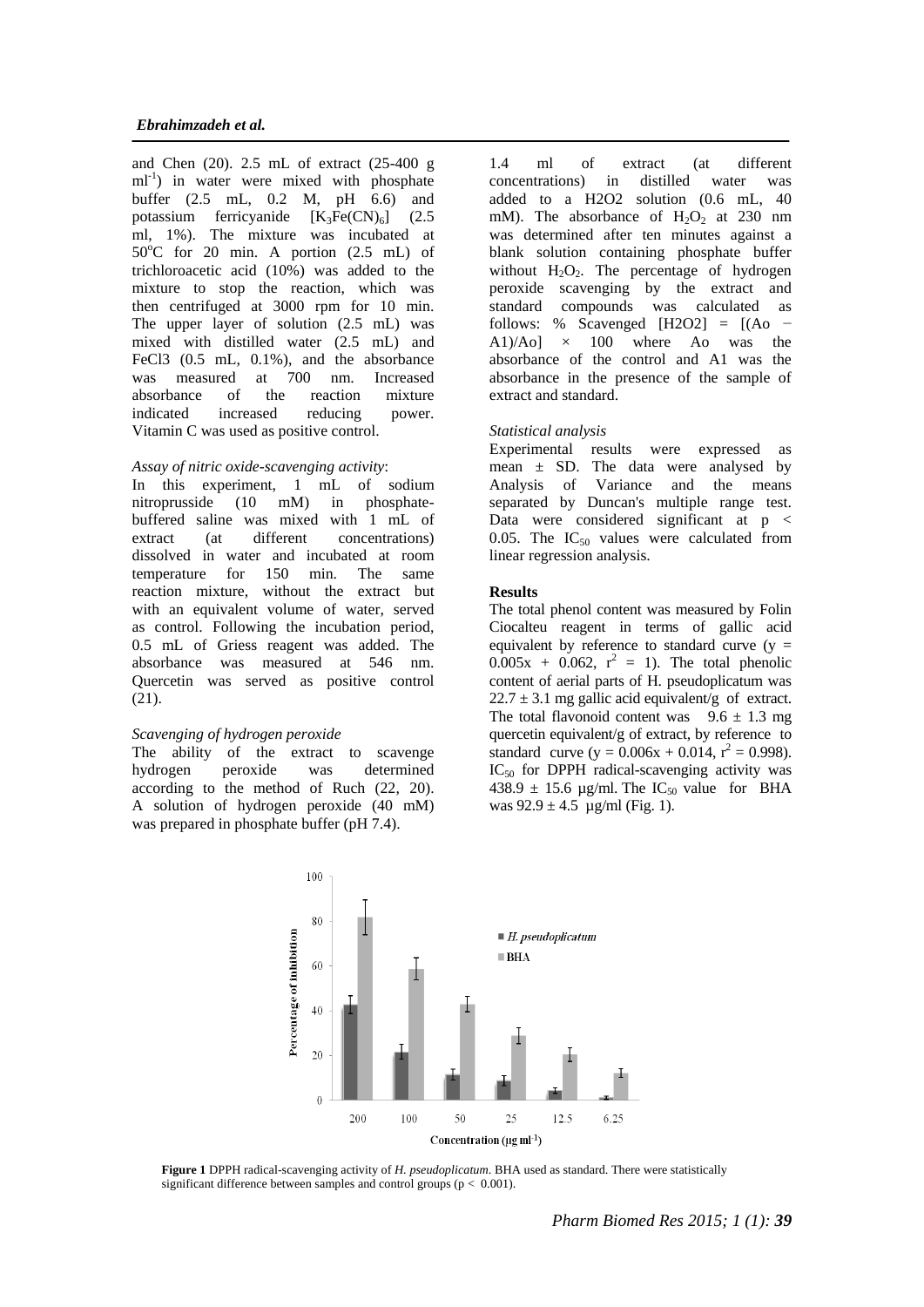Figure 2 shows the dose-dependent curves for the reducing powers of the extract from H. pseudoplicatum.



**Figure 2** Reducing power of *H. pseudoplicatum*. Vitamin C used as standard. There were statistically significant difference between samples and control groups ( $p < 0.001$ ).

It was found that the reducing power of extract augmented with the increase of its concentration. The extract exhibited good reducing power at 25 - 400 µg/ml but its activity was not comparable with that of vitamin C  $(P > 0.05)$ . The extracts showed good nitric oxide-scavenging.  $IC_{50}$  was 474.3  $\pm$  11.8 µg/ml. IC<sub>50</sub> for quercetin was 155.0 ± 6.4 µg/ml. The extract showed weaker potency than quercetin in this study. Extract was capable of scavenging hydrogen peroxide in a concentration dependent manner. It showed good activity. Its  $IC_{50}$ was 159.8  $\pm$  8.2 µg/ml. The IC<sub>50</sub> values for ascorbic acid and BHA were 21.4 and 52.0 µg/ml, respectively.

### **Discussion**

Plants have been used traditionally for the treatment and prophylaxis of different disorders. The protection has been attributed to plant antioxidants such as polyphenols and vitamins C, E and  $\beta$ -carotene (23). *Helichrysum* has long been used medicinally, proving to be beneficial in treatment of acne, asthma, bronchitis and circulatory problems, and lymphatic system diseases (18). The objective of this research was to study the antioxidant activities of *H. pseudoplicatum* Nab. The total phenol content was measured by Folin Ciocalteu

reagent in terms of gallic acid equivalent by reference to standard curve. This plant is not a good source of phenols and contains low amount of total phenolics. Many plants have higher total phenolic contents (24). The total flavonoid content was reported as mg quercetin equivalent/g of extract, by reference to standard curve. It has been recognized that flavonoids show antioxidant activity and their effects on human nutrition and health are considerable. The mechanisms of the actions of flavonoids are through scavenging or chelating processes (25). The compounds, such as flavonoids, which contain hydroxyl groups, are responsible for the radical scavenging effect in the plants (20). Studies have shown that increasing levels of flavonoids in the diet could decrease certain human diseases (23). It seems other components, except polyphenolics, have a major role in antioxidant activity of this plant. The stable 1,1-diphenyl-2-picryl hydrazyl radical DPPH method is an easy, rapid, and sensitive way to survey the antioxidant activity of a specific compound or plant extracts (21). The model of scavenging the stable DPPH radical is a widely used method to evaluate the free radical scavenging ability of various samples. DPPH is a stable nitrogen-centered free radical the color of which changes from violet to yellow upon reduction by either the process of hydrogen- or electron- donation. Substances which are able to perform this reaction can be considered as antioxidants and therefore radical scavengers (21). The amount of reduced DPPH could be quantified by measuring the decrease in absorbance at 517 nm. The capacity of extract to scavenge DPPH was measured and the results are shown in Figure 1. It was found that the radical- scavenging activities of extract augmented with increasing concentration. There are at least three reports about essential oils composition of *Helichrysum spp.* in Iran. These studies identified the primary components of the essential oil of *H. oocephalum* as βcaryophyllene and menthone. Those of *H. oligocephalum* were thymol and carvacrol.<br>Rosifoliol and B-carvophyllene were the Rosifoliol and  $\beta$ -caryophyllene main constituents found in *H. leucocephalum*, and hexadecanoic acid and β-caryophyllene were the primary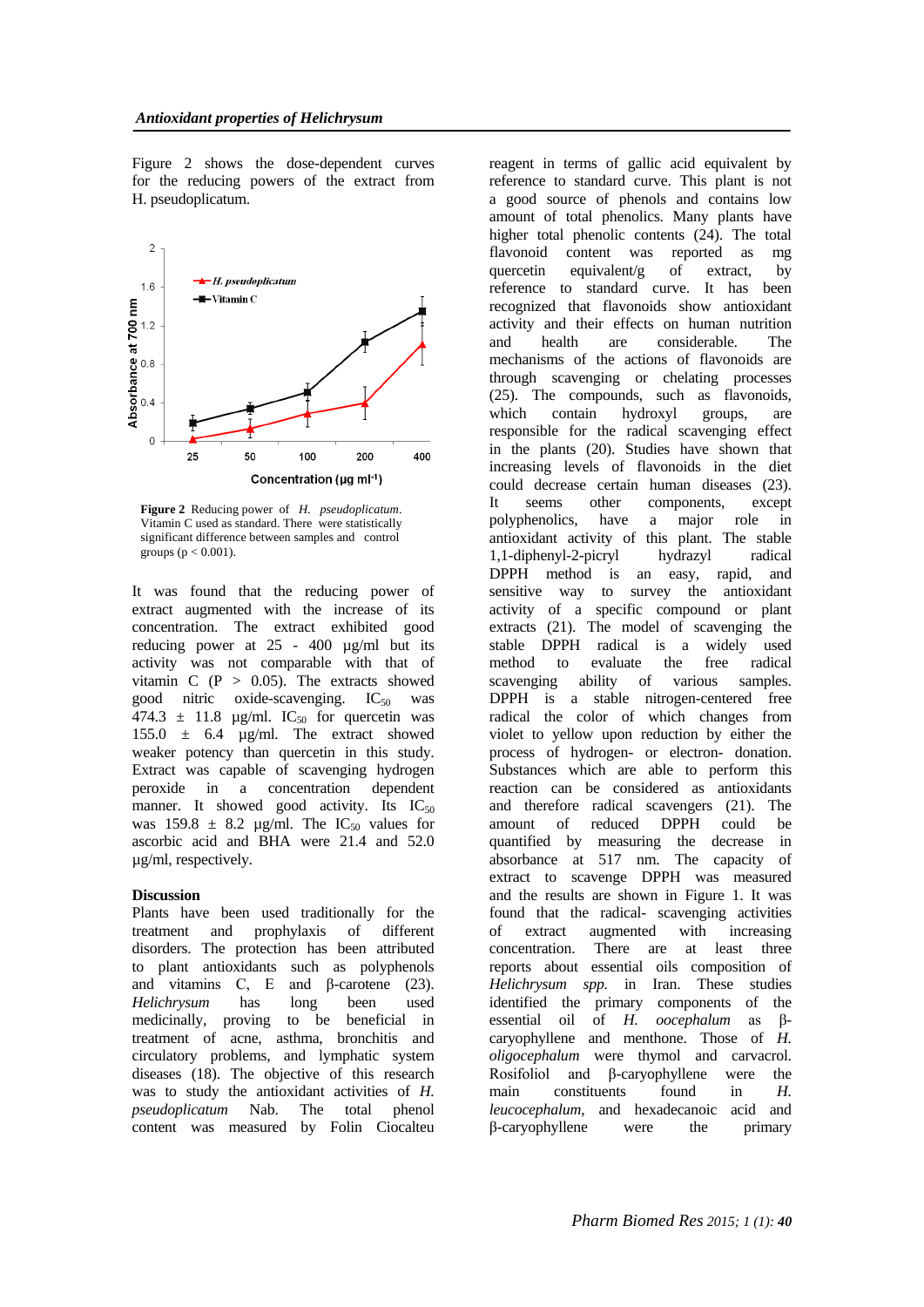components identified in the oil of *H. artemisioides* (18). Stem and root oils of *H. oligocephalum* demonstrated antibacterial activity, particularly in relation to Grampositive bacteria. In a β-carotene/linoleic acid bleaching assay, the root oil of *H. oligocephalum* demonstrated an antioxidant effect. Antioxidant capacity measured with DPPH assay was 1205.0 for the stem oil and 722.8  $\mu$ g ml<sup>-1</sup> for the root oil (18). Our species in this study was about three times more potent.

Fe (III) reduction is often used as an indicator of electron-donating activity, which is an important mechanism of phenolic antioxidant action. In the reducing power assay, the presence of antioxidants in the samples would result in the reducing of  $\text{Fe}^{3+}$  to  $\text{Fe}^{2+}$  by donating an electron. Amount of  $Fe^{2+}$  complex can be monitored by measuring the formation of Perl's Prussian blue at 700 nm. Increasing absorbance at 700 nm indicates an increase in reductive ability. Fig. 2 shows the dosedependent curves for the reducing powers of the extract from *H. pseudoplicatum*. It was found that the reducing power of extract augmented with the increase of their concentration. The extract exhibited good reducing power at  $25-400 \mu g$  ml<sup>-1</sup> but this activity was not comparable with that of vitamin C (P>0.05).

Assay of nitric oxide-scavenging activity is based on the principle that, sodium nitroprusside in aqueous solution at physiological pH spontaneously generates nitric oxide which interacts with oxygen to produce nitrite ions that can be estimated using Griess reagent. Scavengers of nitric oxide compete with oxygen, leading to reduced production of nitrite ions (26). The extract showed good nitric oxidescavenging. The percentage of inhibition was augmented with increasing concentration of the extract. In addition to reactive oxygen species, nitric oxide is also implicated in inflammation, cancer and other pathological conditions (26). Natural<br>products may have the property to products may have the property to counteract the effect of NO formation and in turn may be of considerable interest in preventing the ill effects of excessive NO generation in the human body. Further, the scavenging activity may also help to arrest the chain of reactions initiated by excess

generation of NO that are detrimental to human health. Scavenging of  $H_2O_2$  by *H*. *pseudoplicatum* extract may be attributed to its phenolics, which can donate electrons to  $H_2O_2$ , thus neutralizing it to water. Extract was capable of scavenging hydrogen peroxide in a concentration dependent manner. It showed good activity. Although hydrogen peroxide itself is not very reactive, it can sometimes cause cytotoxicity by giving rise to hydroxyl radicals in the cell. Thus, removing  $H_2O_2$  is very important throughout food systems (21).

Different compounds such as phenolics e.g. flavonoids and chalcones, phthalides, αpyron derivatives, terpenoids, essential oils, volatiles and fatty acids have been found in the Helichrysum genus (27). The aqueous methanolic extract of *H. stoechas* has been investigated for its antioxidant activity. Extract showed interesting antioxidant and radical scavenging activity. High contents in phenolics, tannins, and total antioxidant capacity as gallic acid equivalents of 97.5  $\pm$  $0.33$  g<sup>-1</sup> was obtained for the flowers of this plant (28). Total phenolic contents and antioxidant activities of the methanolic extracts of *H. plicatum* have been reported. 17 different phenolic constituents were measured by HPLC in the three parts of the plant. All parts of the plant showed high antioxidant activity containing large amounts of antioxidant compounds. Chlorogenic acid, quercetin and rutin found in the three parts of the samples as main phenolic components. The methanolic extract of the plant proved to be a good source of phenolic compounds and antioxidants agents (29). *H. longifolium* has shown potential as a source of<br>chemotheraneutic compounds (30). chemotherapeutic compounds Phytochemical studies have revealed that this plant is rich in flavonoids and other water soluble polyphenolic compounds  $(31)$ . Antibacterial potentials of *H. longifolium* extracts have been studied (32). Phytochemical compositions and the *in vitro* antioxidant and free radical scavenging potential of crude aqueous leaf extract of *H. longifolium* have been investigated. Phytochemical analyses revealed the presence of tannins, flavonoids, steroids and saponins. The total phenolic content was  $0.499$  mg GA equivalent  $g^{-1}$  of extract. The total flavonoid content was 0.705 mg GA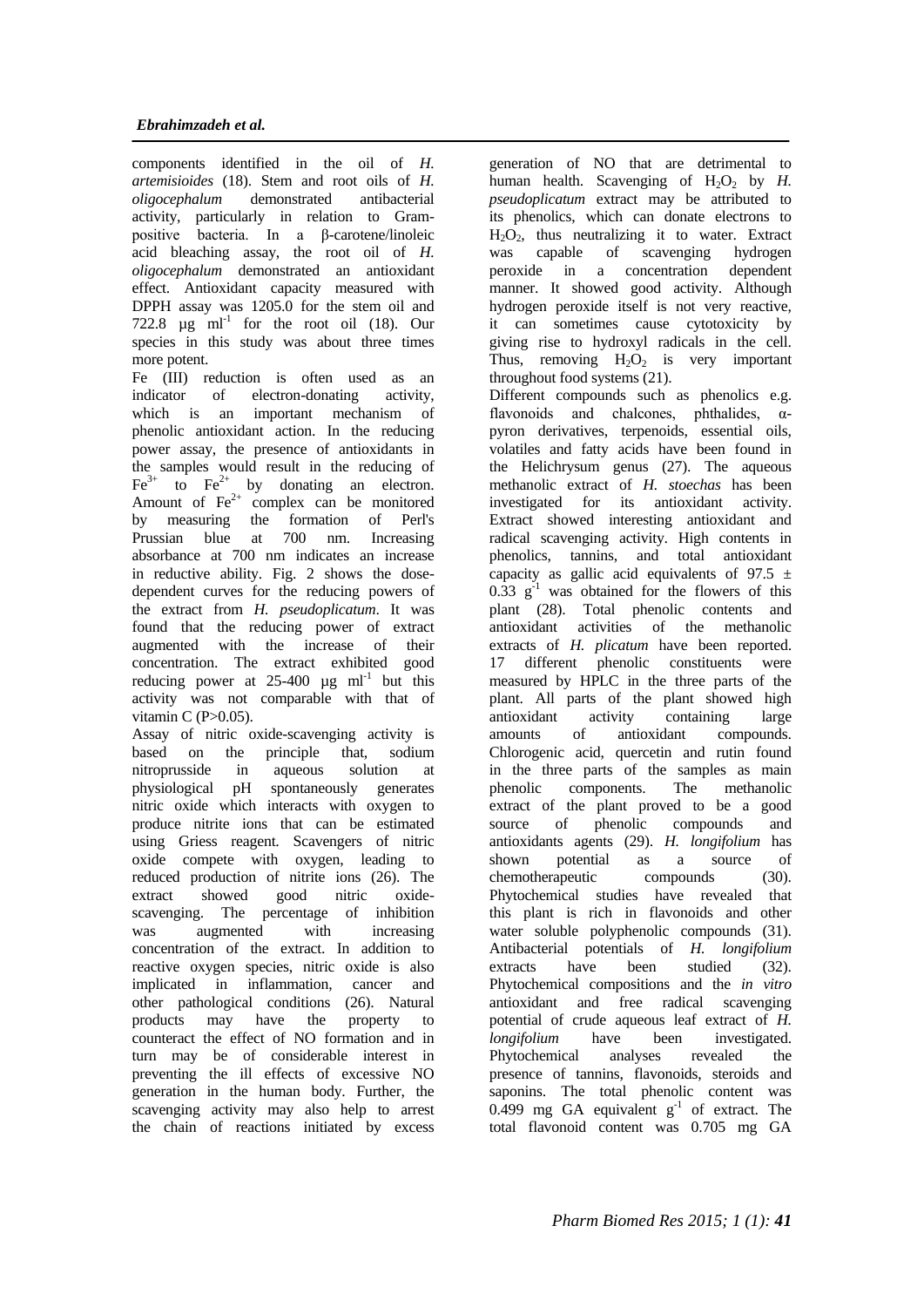equivalent  $g^{-1}$  of extract. The percentage inhibition of lipid peroxide at the initial stage of oxidation showed antioxidant activity of 87% compared to those of BHT  $(84.6\%)$  and gallic acid  $(96\%)$ . Also, the percentage inhibition of malondialdehyde by the extract showed percentage inhibition of 78% comparable to those of BHT (72.24%) and gallic acid (94.82%) (33). The good antiinflammatory and antioxidant activities of the aerial part of *H. italicum* (34) and high antioxidative properties of methanol extract of *H. Foetidum* have been reported, recently (35).

### **Conclusion**

The aerial part extract of *H. pseudoplicatum*  exhibited good but different levels of antioxidant activity in all the models studied.

#### **References**

- **1.** Di Matteo V, Esposito E. Biochemical and Therapeutic effects of antioxidants in the treatment of alzheimer`s disease, parkinson`s disease, and amyotrophic lateral sclerosis. Curr Drug Targets  $2003.2.95 - 107$
- **2.** Collins AR. Antioxidant intervention as a route to cancer prevention. Eur J Cancer 2005;41:1923-30.
- **3.** Ghosal S, Tripathi VK, Chauhan S. Active constituents of *Emblica officinalis*. Part I. The chemistry and antioxidant eEffects of two new hydrolysable tannins, Emblicanin A and B. Ind J Chem 1996;35B:941-8.
- **4.** Ebrahimzadeh MA, Nabavi SM, Nabavi SF, Eslami Sh. Antioxidant and free radical scavenging activities of culinary-medicinal mushrooms, golden chanterelle *Cantharellus cibarius* and Angel's wings *Pleurotus porrigens.* Int J Med Mushrooms 2010;12:265-72*.*
- **5.** Mahmoudi M, Ebrahimzadeh MA, Ansaroudi F, Nabavi SF, Nabavi SM. Antidepressant and antioxidant activities of *Artemisia absinthium* L. at flowering stage. Afr J Biotechnol 2009;8: 7170-5.
- **6.** Grice HC. Safety Evaluation of Butylated hydroxytoluene (BHT) in the liver, lung and<br>gastrointestinal tract. Food Chem Toxicol tract. Food Chem Toxicol 1986;24:1127-30.
- **7.** Wichi HP. Enhanced tumor development by butylated hydroxyanisole (BHA) from the prospective of effect on Forestomach and Oesophageal Aquamous Epithelium. Food Chem Toxicol 1988;26:717-23.
- **8.** Zakizadeh M, Nabavi SF, Nabavi SM, Ebrahimzadeh MA. *In vitro* antioxidant activity of flower, seed and leaves of *Alcea hyrcana Grossh*. Eur Rev Med Pharmacol Sci 2011;15:406-12.
- **9.** Albayrak S, Aksoy A, Sağdiç O, Budak Ü. Phenolic compounds and antioxidant and antimicrobial properties of *Helichrysum* species

Further investigations of individual compounds for their *in vitro* or *in vivo* antioxidant activities, are needed. It is promising for further phytopharmacological studies, which will be focused on evaluating other biological effects or improving mechanism of these effects.

### **Acknowledgements**

This study was supported by a grant from Mazandaran University of Medical Sciences.

#### **Conflict of interest**

The authors declared no potential conflict of interest with respect to the authorship, and/or publication of this study.

collected from Eastern Anatolia, Turkey. Turk J Biol 2010;34:463-73.

- **10.** Georgiadou E, Rechinger KH. Flora of Iranica. 1980;145:51-72.
- **11.** Erhan Eroğlu H, Budak Ü, Hamzaoğlu E, Aksoy A, Albayrak S. *In vitro* Cytotoxic Effects of Methanol Extracts of Six *Helichrysum* Taxa Used in Traditional Medicine. Pak J Bot 2010; 42:3229-37.
- **12.** Süzgeç S, Meriçli AH, Houghton PJ, Cubukçu B. Flavonoids of *Helichrysum compactum* and Their Antioxidant and Antibacterial Activity. Fitoterapia 2005;76:269-72.
- **13.** Czinner E, Hagymasi K, Blazovics A. Kéry A, Szoke E, Lemberkovics E. *In vitro* antioxidant properties of *Helichrysum arenarium* (L.) Moench. J Ethnopharmacol 2000;73:437-43.
- **14.** Czinner E, Hagymasi K, Blázovics A, Kéry A, Szoke E, Lemberkovics E. The *In vitro* Effect of *Helichrysi flos* on Microsomal Lipid Peroxidation. J Ethnopharmacol 2001;77:31-5.
- **15.** Mathekga AD, Meyer JJ, Horn MM, Drewes SE. An acylated phloroglucinol with antimicrobial<br>properties from Helichrysum caespititium. properties from Helichrysum caespititium. Phytochemistry 2000;53:93-6.
- **16.** Aslan M, Orhan DD, Orhan N, Sezik E, Yesilada E. *In vivo* antidiabetic and antioxidant potential of *Helichrysum plicatum* spp. *Plicatum capitulums* in streptozotocin-Induced-Diabetic Rats. J Ethnopharmacol 2007;109:54-9.
- **17.** Azizi N, Sheidai M, Mozaffarian V. species Relationships in the genus *Helichrysum* mill. (asteraceae) based on morphological characters in Iran. Eur J Exp Biol 2014;4:603-7.
- **18.** Esmaeili A. Biological activities and chemical composition of the stems and roots of *Helichrysum oligocephalum* DC grown in Iran. Pak J Pharm Sci 2013;26:599-604.
- **19.** Ghasemi K, Ghasemi Y, Ebrahimzadeh MA. Antioxidant activity, phenol and flavonoid